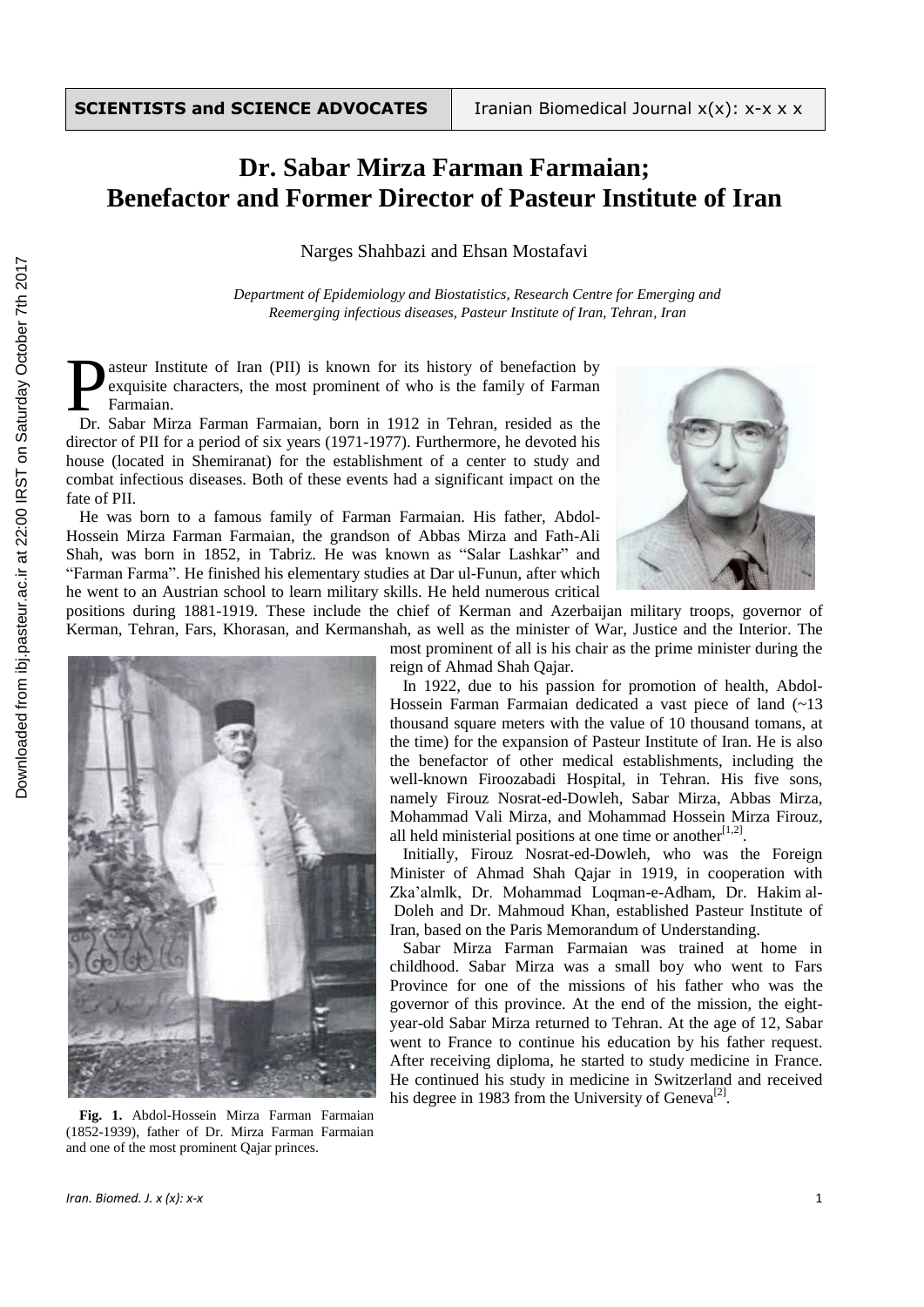

**Fig. 2.** WHO meeting on plague, the research centre of emerging and reemerging infectious diseases, the branch of Pasteur Institute of Iran in Akanlu, Hamadan, August 1975; Dr. Sabar Farman Farmaian is with a hat in the middle.

In 1939, due to his father's illness, he returned to Iran. After his father's death, he spent his two-year military service as the physician in the army. Then, in the ministry of health, he was the supervisor of health problems in the west of the country. In the summer of 1942, he was appointed as the head of the health center in Hamadan and continued his job until 1943. He was then appointed as the manager of the Malaria Eradication and Control Program in Iran. He was able to control this disease extensively in Iran in three years.

Due to his interest, he went to England to study communicable and tropical diseases and received his public health diploma from London School of Hygiene and Tropical Medicine in 1946. He took care of his younger brother and sisters and did his best for the well-being of Farman Farmaian Family<sup>[2]</sup>.

Dr. Farman Farmaian was one of the strong supporters of Dr. Mohammad Mossadegh during the nationalization of the Iran oil industry movement in 1953. On the  $26<sup>th</sup>$  July 1952, he became the minister of health in Mossadegh government and continued till 8th June 1953. Then, for a short time, he became the governor of Fars Province. After 1953 Coup and Dr. Mossadegh's fall, Sabar was forced to leave Iran. Immediately, the World Health Organization (WHO) invited him to work as its representative in Beirut and Cairo during which he implemented various health projects in African countries. He was selected as an expert in the scientific committees of WHO.

In 1960, Dr. Sabar attended the 13<sup>th</sup> WHO Malaria expert meeting in Geneva, as the head of the Department of Tropical Medicine of Tehran University and head of the Institute of Parasitology and Malariology. There, he was selected as one of the main members of the committee for controlling Malaria in the south-west of Asia, including Philippines, Cambodia and Vietnam. He also worked as WHO advisor for some time. In this regard, WHO appointed him as one of the best Malaria experts known in the world.

In 1971, the Iranian government invited Dr. Sabar to come back to Iran and work as the director of Pasteur Institute of Iran. He was in this position for six years (1971-1977) before being retired. At that time, production and research in Pasteur institute of Iran were conducted in a single building. Dr. Sabar decided to separate them. Therefore, he purchased a land at Karaj Road for this purpose. He also provided modern laboratory devices for the institute. Employees of PII remember Dr. Sabar's time as a time of good management, good behavior and effort<sup>[3,4]</sup>.

After being retired, he continued medicine at his home in Shemiranat. Farman Farmaian Family started a fellowship program for the researchers who were interested in the social, political history, culture and civilization of Iran with focus on the Qajar dynasty (1794-1925) in the International Institute of Social History in Amsterdam, the Netherlands.

Few months before his death, on November 2005, Dr. Sabar devoted his home in Shemiranat (4843 square meters, including a garden and four stores) for the establishment of a vaccination clinic against infectious diseases as well as specialized laboratories of Pasteur Institute of Iran for medical researchers. This new branch of PII started to work on October 2007. This place, formerly, was used as the summer camp of